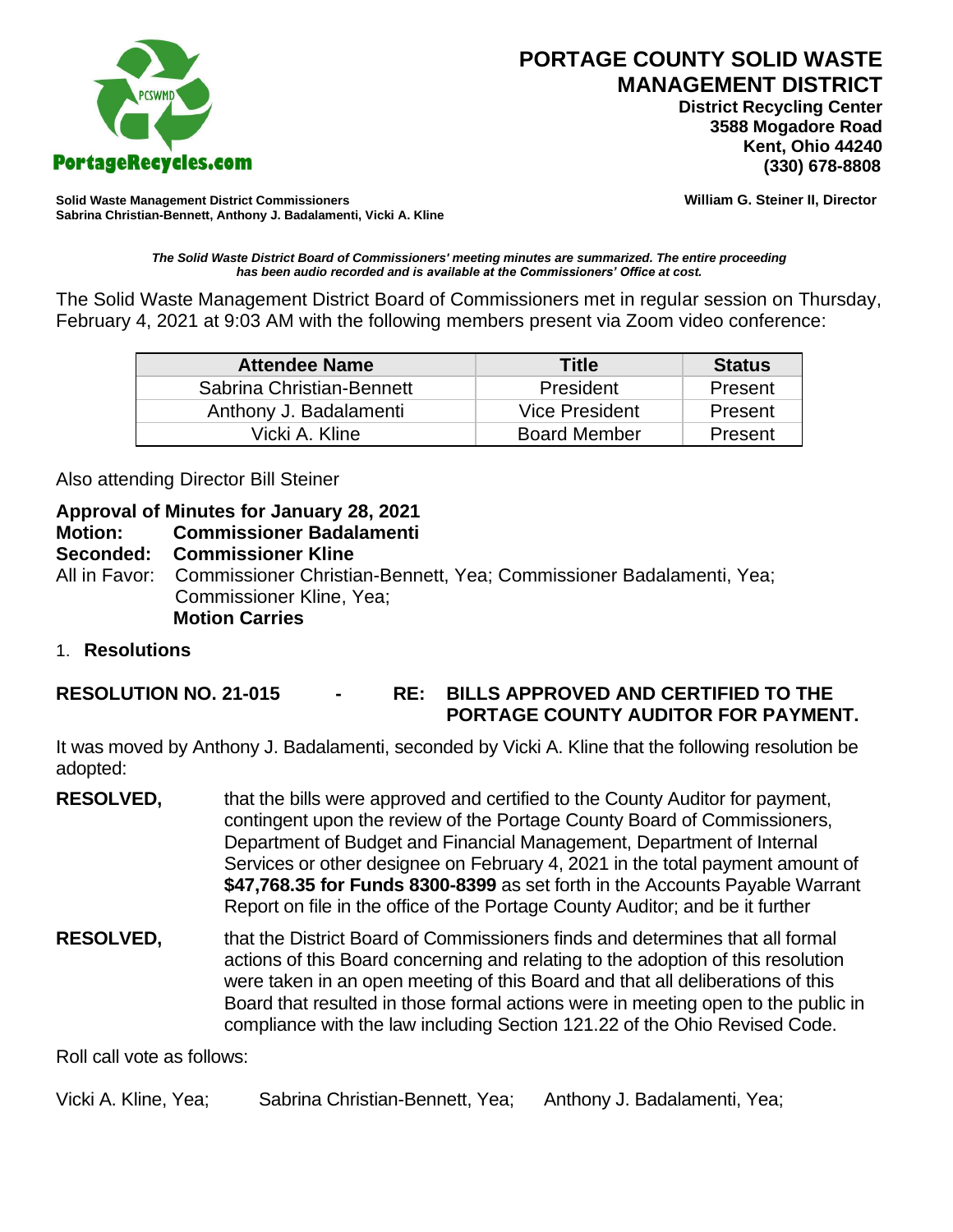# **RESOLUTION NO. 21-016**

This resolution was omitted. No Journal Vouchers submitted. This is for numbering purposes only.

## **RESOLUTION NO. 21-017 - RE: ACCEPTANCE OF THEN AND NOW CERTIFICATIONS FOR PAYMENT.**

It was moved by Anthony J. Badalamenti, seconded by Vicki A. Kline that the following resolution be adopted:

- **WHEREAS,** Ohio Revised Code Section 5705.41 (D)(1) authorizes the expenditure of moneys, provided a certificate of the County Auditor is supplied stating that there was at the time of the making of such contract or order and at the time of the execution of such certificate a sufficient sum appropriated for the purpose of such contract and in the treasury or in process of collection to the credit of an appropriate fund free from any previous encumbrances (Then and Now Certification), and
- **WHEREAS,** the Then and Now Certification is recommended by the State Auditor's Office, the Portage County Auditor's Office, and the Portage County Prosecutor's Office, and
- **WHEREAS,** a listing of expenditures has been certified by the County Auditor according to Ohio Revised Code section 5705.41 (D)(1); now therefore be it
- **RESOLVED,** that the expenditures listed herein are properly certified by the County Auditor in the amount of **\$45,130.17** dated **February 4, 2021** shall be paid; and be it further
- **RESOLVED,** that the District Board of Commissioners finds and determines that all formal actions of this Board concerning and relating to the adoption of this resolution were taken in an open meeting of this Board and that all deliberations of this Board that resulted in those formal actions were in meeting open to the public in compliance with the law including Section 121.22 of the Ohio Revised Code.

Roll call vote as follows:

Vicki A. Kline, Yea; Sabrina Christian-Bennett, Yea; Anthony J. Badalamenti, Yea;

### **2. Journal Entries**

1. **JOURNAL ENTRY:** The Board of Commissioners accepts the resignation of Richard Collins, CDL Truck Driver for Portage County Solid Waste Management District, effective January 29, 2021.

| Motion:   | <b>Commissioner Badalamenti</b>                                             |
|-----------|-----------------------------------------------------------------------------|
| Seconded: | <b>Commissioner Kline</b>                                                   |
|           | All in Favor: Commissioner Kline, Yea; Commissioner Christian-Bennett, Yea; |
|           | Commissioner Badalamenti, Yea;                                              |
|           | <b>Motion Carries</b>                                                       |